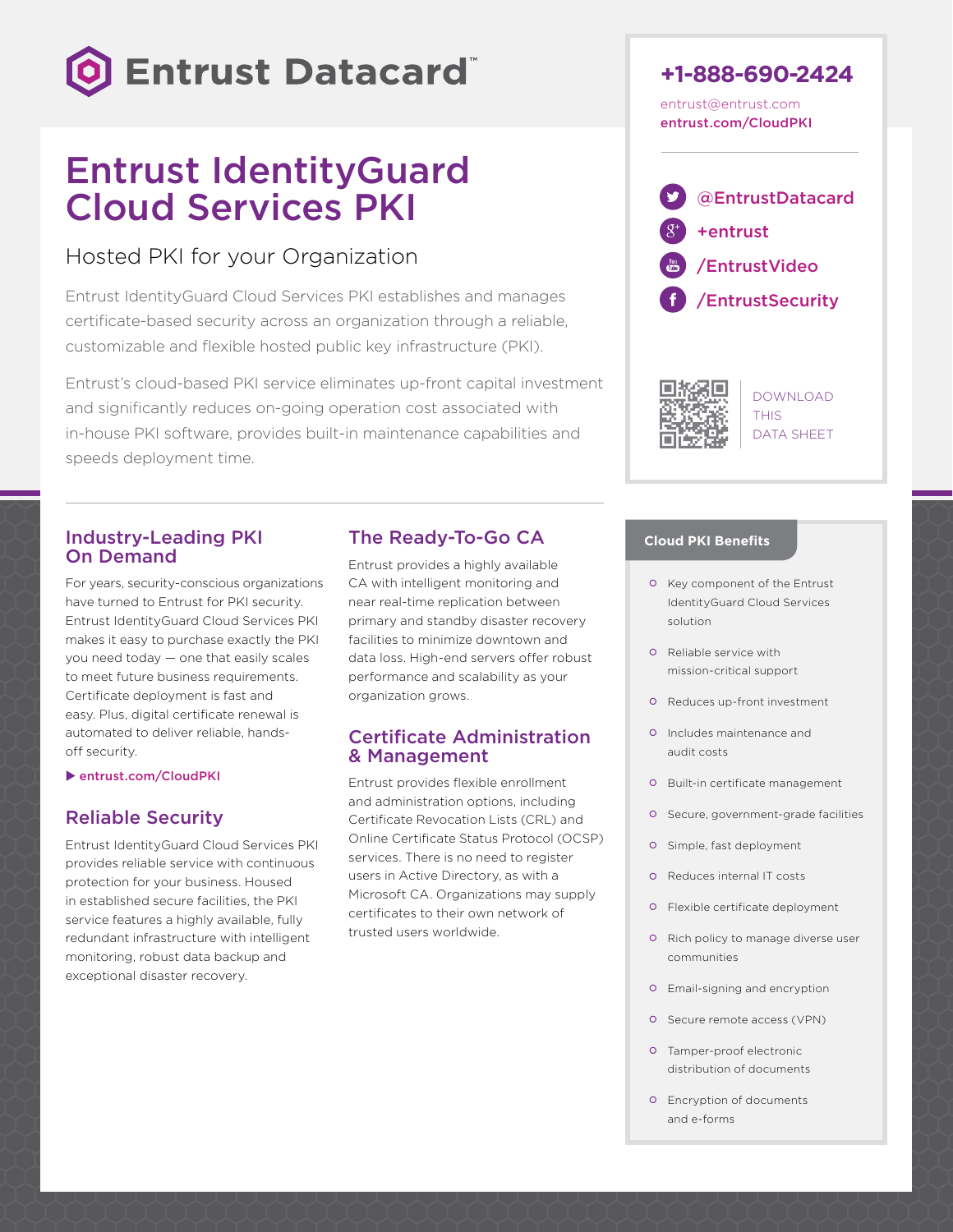### Flexible CA Models

Entrust IdentityGuard Cloud Services PKI is available in several service models to provide maximum flexibility. In all models, data and access are consistently and strongly protected.

Offers dedicated CA partition to each customer. The issuing CA is shared by multiple customers, with each customer possessing its own Organization Unit (OU). The CA is governed by a pre-established Certificate Policy (CP). The service is cost-effective and can be quickly deployed.

#### Commercial Shared CA Customer-Branded CA

Certificates are under an organization's control and are branded with the organization's name. This model offers a tailored Certificate Policy (CP) and Certificate Practices Statement (CPS). Under this model, each customer is provided dedicated resources and setup, including a root CA, issuing CA and dedicated Administration Service components. Entrust Professional Services also are available to assist with customization, installation and CA migration.

#### Non-Federal Issuers Shared Service Provider CA Federal Shared Service Provider (SSP)

Commonly known as an NFI SSP certification authority, this service is for entities that require certificates trusted by the U.S. federal government. The Entrust NFI SSP CA is cross-certified with the Federal Bridge Certification Authority (FBCA). Issuing certificates for PIV-I cards is a common example of this service.

This is a hosted PKI service for employees of the U.S. Federal government, or their contractors whom are sponsored by the U.S. Federal departments. The Entrust Federal Root CA is crosscertified with the Federal Common Policy CA. Issuing certificates for PIV cards is a common example of this service.

#### **PKI & Certificate Consolidation**



#### Consolidation reduces costs.

Reduce your total cost of ownership by consolidating certificates - for servers, users, workstations devices and credentials - across your entire organization.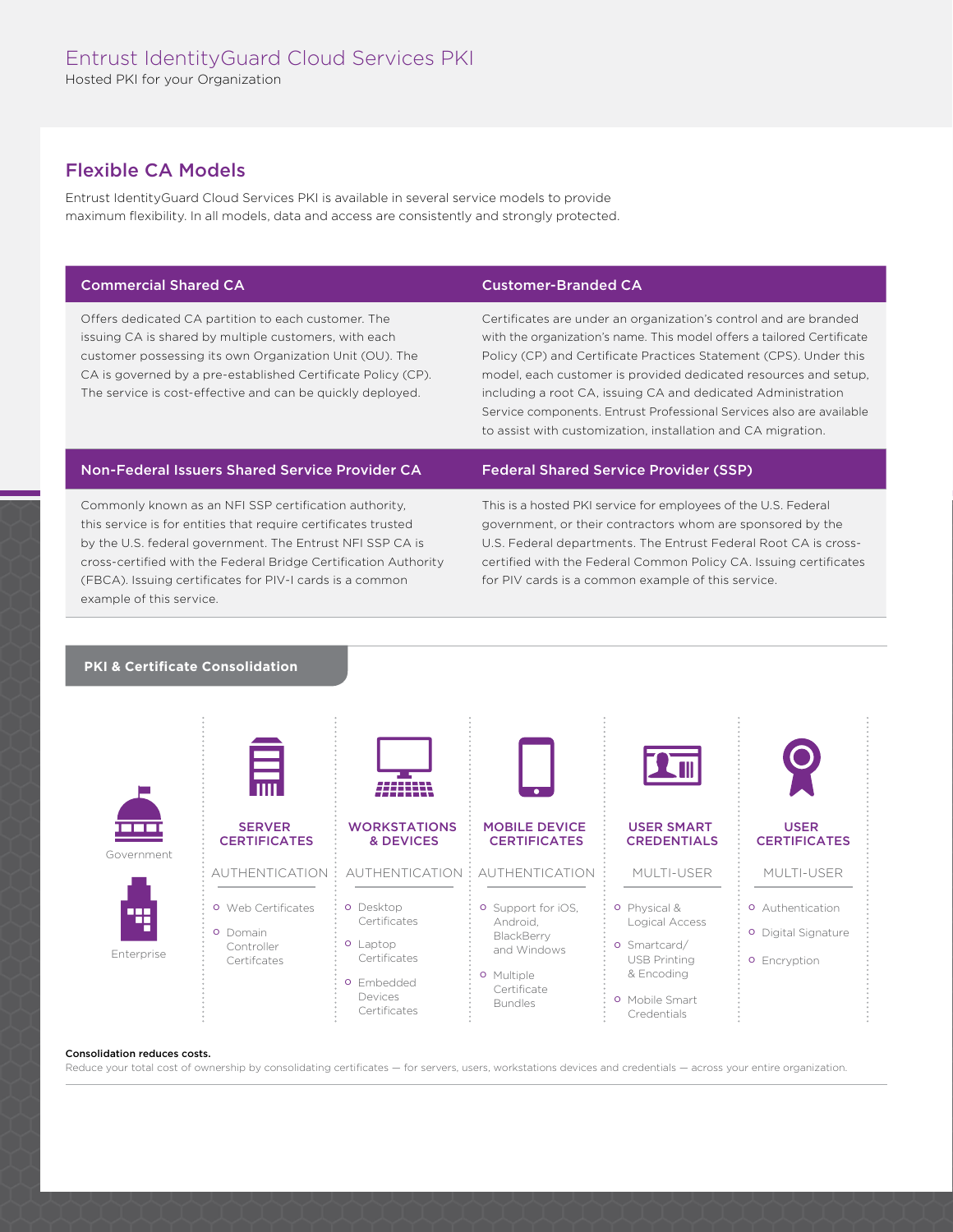### Certificate Integration & Management

Entrust IdentityGuard Cloud Services PKI enables the auto-enrollment of certificates to your network of trusted users, remote employees, partners, suppliers and devices, allowing end-users to sign documents and trust each other's digital signatures. Auto-enrollment services are also supported for VPN, Web users and devices.



#### The ready-to-go CA.

Entrust IdentityGuard Cloud Services PKI provides all the capabilities of a standard in-house PKI, but eliminates up-front capital investment and need for expert PKI staff.

### Automation via API

The service provides Web service APIs for third-party applications, such as mobile device management (MDM) applications, to automatically enroll and revoke certificates on to mobile devices.

#### Integration Toolkits

Using Entrust's library of toolkits, organizations may integrate PKI with unique security applications, such as smartcard management solutions, mobile device applications, or physical and logical access control systems. The Entrust Authority suite of toolkits lets organizations integrate certificates into non-CryptoAPI applications that rely on or use Java, the Java Platform, C, C++, IPsec, TLS and more.

### **Easy Deployment**

Organizations may manage certificates through a client less Web application or with Entrust Entelligence Security Provider, an easy-to-deploy desktop client. Entrust provides Web-based certificate administration services to customers, without installing any client software on premise.

- User Management Service (UMS), which allows certificate administrators to manage user accounts over the Web
- User Registration Service (URS), which allows end-users to create accounts and Entrust digital IDs; users with a registration password can self-administer their user accounts and Entrust digital ID over the Web